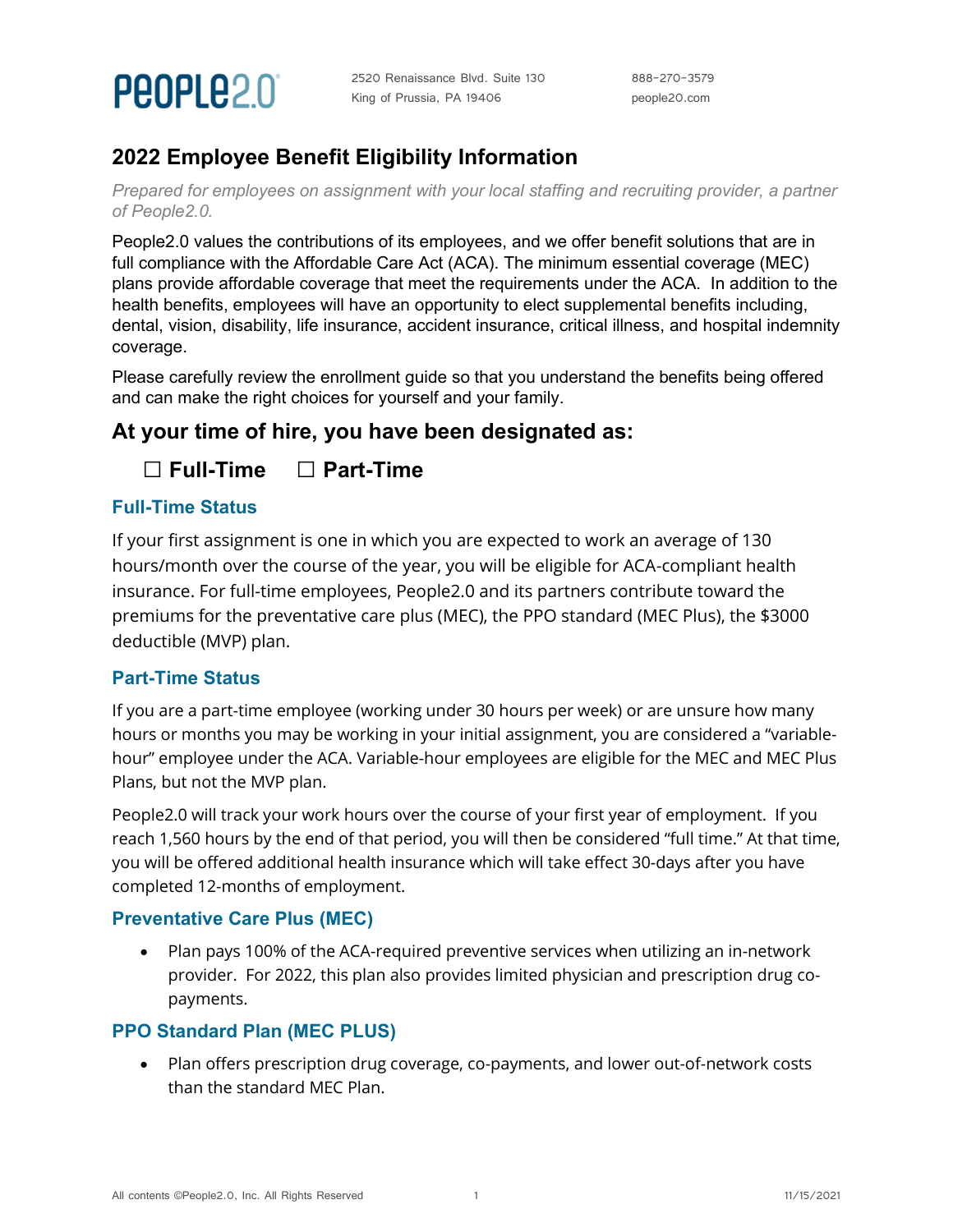# People2.0

#### **\$3,000 Deductible Plan – MVP**

• A minimum value plan includes major medical coverage for hospitalization that meets the ACA Affordability guidelines of 9.61% for 2022 of your income for employee only coverage.

In addition to medical benefits, employees have an option to dental, vision, disability, and life insurance, hospital indemnity, accident insurance and critical illness.

Details on these plans are available in the benefit summary.

#### **Summary of Plans and Eligibility**

| <b>Plans Available</b>                                                                                                         | <b>Eligible</b><br><b>Employees</b> | <b>Enrollment</b><br><b>Period</b>                                         | When is coverage<br>effective?                    | <b>Does this Plan</b><br>satisfy the<br>ACA? |
|--------------------------------------------------------------------------------------------------------------------------------|-------------------------------------|----------------------------------------------------------------------------|---------------------------------------------------|----------------------------------------------|
| <b>Preventative Care</b><br>Plus (MEC)                                                                                         | Full-time and<br>Part-time          | Must enroll<br>within 30 days<br>from 1 <sup>st</sup> day on<br>assignment | 1 <sup>st</sup> of the month<br>following 30-days | Yes                                          |
| <b>PPO Standard</b><br>(MEC Plus)                                                                                              | Full-time and<br>Part-time          | Must enroll<br>within 30 days<br>from 1 <sup>st</sup> day on<br>assignment | 1 <sup>st</sup> of the month<br>following 30-days | Yes                                          |
| \$3,000 Deductible<br>(MVP)                                                                                                    | Full-time                           | Must enroll<br>within 30 days<br>from 1 <sup>st</sup> day on<br>assignment | 1 <sup>st</sup> of the month<br>following 30-days | Yes                                          |
| Dental, Vision, Life,<br><b>STD, Hospital</b><br><b>Indemnity, Accident</b><br><b>Insurance and Critical</b><br><b>Illness</b> | Full-time and<br>Part-time          | Must enroll<br>within 30 days<br>from 1 <sup>st</sup> day on<br>assignment | 1 <sup>st</sup> of the month<br>following 30-days | N/A                                          |

#### **How to Enroll**

- 1. To view plan offerings login to the employee portal, <https://portal.people20.net/Gateway/login.aspx>, which includes benefit information and enrollment instructions. Your staffing or account representative will provide you with the web link and login credentials upon hire.
- 2. To view network providers:
	- a. For MEC and MEC Plus Plans: [https://providernow.zelis.com](https://providernow.zelis.com/) or 888.266.3053
	- b. For MVP Plan:<https://hcpdirectory.cigna.com/web/public/providers>
- 3. To enroll online, go to: [https://www2.benefitelect.com/be/people20/ -](https://www2.benefitelect.com/be/people20/) First-time users will need to set up their login information by selecting the 'Register' button.
- 4. To enroll by phone: **844-631-6104**